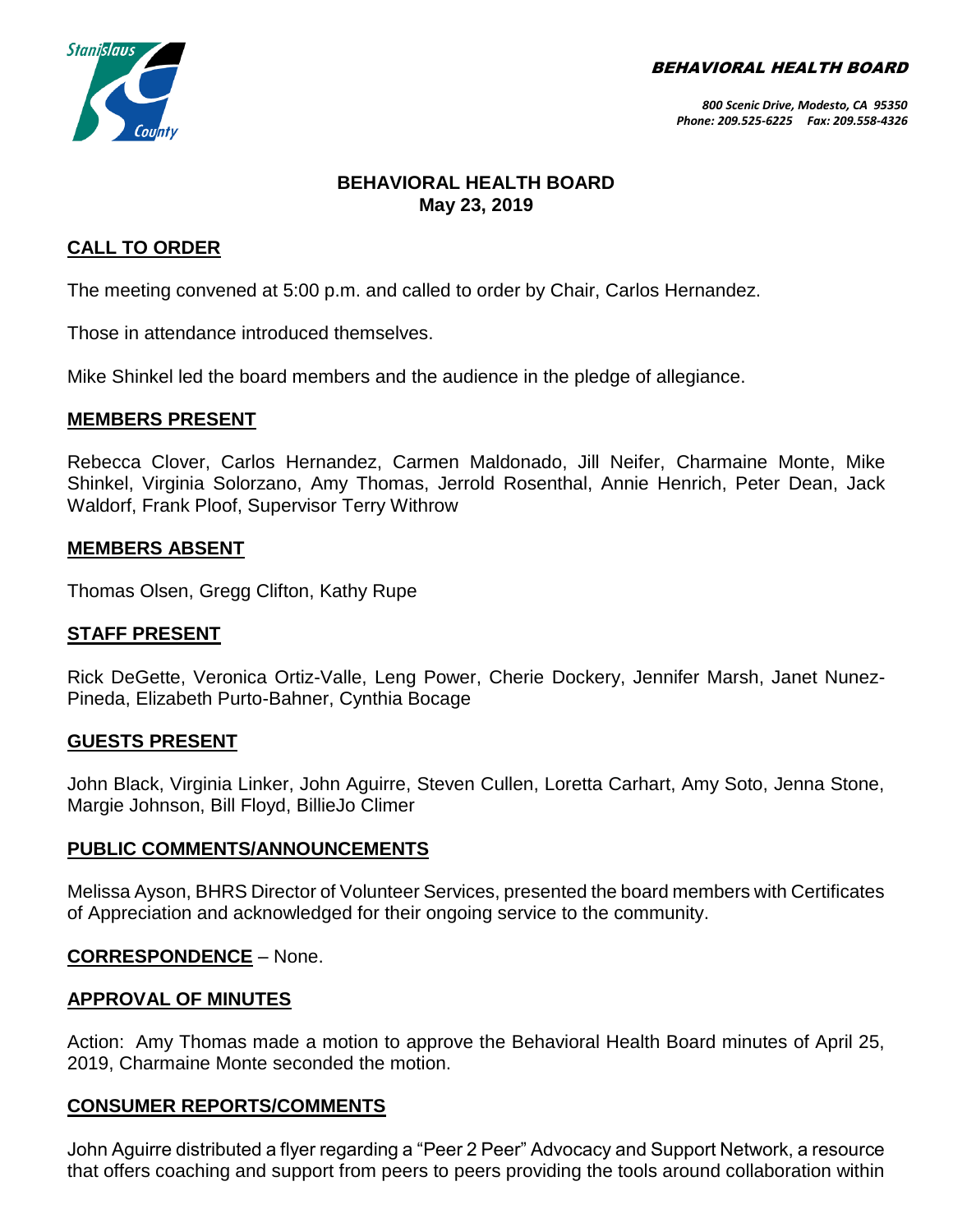Behavioral Health Board April 25, 2019 Page 2 of 3

communities, Cultural Competence, Client/Peer Driven, and Wellness and Recovery. In addition, consumers in attendance voiced their stories and concerns regarding the need of peer recovery, health care services, easily accessible to the community.

#### **FAMILY MEMBER REPORTS/COMMENTS**

Amy Thomas reported the Family-to-Family class is currently being offered in Modesto and Turlock and encouraged members to attend.

### **BOARD OF SUPERVISORS REPORT**

Supervisor Withrow reported the following:

- Board of Supervisors declared May as Mental Health and Foster Care Awareness Month.
- Established the Stanislaus Homeless Alliance that is comprised of elected officials from outlining cities and the Board of Supervisors. This committee will be responsible to oversee coordination efforts and any funding recommendations in addressing homeless issues.
- Approval process for cannabis permits continue. So far 8-9 permits have been approved countywide.
- Salvation Army 180-bed building is still in progress.

#### **PRESENTATION – Mental Health Awareness Month**

Janet Nunez-Pineda presented on the five components of Prevention and Early Intervention (PEI), which were Prevention, early Intervention, Stigma and Discrimination Reduction, Outreach for Increasing Recognition of Early Signs of Mental Illness and Program for Access and linage to treatment for SMI/SED. Janet shared that the 2<sup>nd</sup> Annual Mental Health Awareness Month kickoff event held on May 3, 2019. The purpose of the event was to highlight and launch countywide activities throughout the month of May in honor of Mental Health Awareness Month. Janet shared that PEI invited partners to help lead BHRS in a month-long effort of hosting and promoting mental health stigma-reduction activities. The kickoff event was a success and well attended by the community.

### **COMMITTEE REPORTS**

#### Executive Committee

No report.

Administrative, Fiscal Management Committee

No report.

#### Managed Care Committee

Charmaine Monte reported the committee met in May and provided status of the clients served.